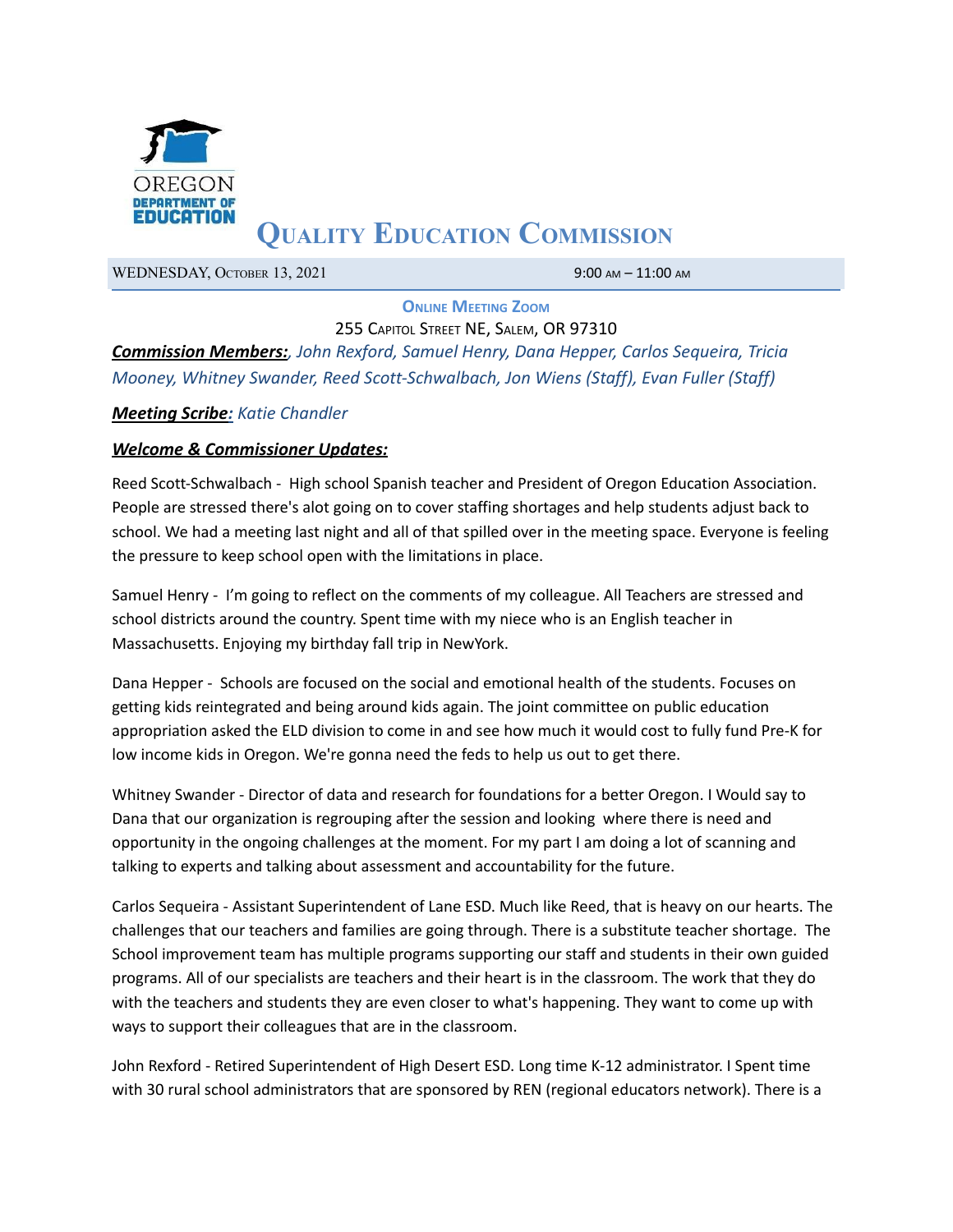huge load on teachers. Working with these Rural educators that get isolated. I will be softly mentoring a couple of them. They have to juggle a lot and keep up with the paperwork that comes with the flood of money that schools are getting. It was a great way to network and a lot of personal development.

Tricia Mooney - Superintendent of Hermiston SD. We are getting ready for Monday the 18th. We are in a good spot. Our staff is 85% vaccinated and 14.5% with exceptions. We're losing three teachers. I'm more concerned about the day to day operations and getting subs. Teachers are having to sub during their prep time. We're excited to have kids in our classrooms.

Laurie Wimmer - A long time fan of the commission. I am back to serve as a frequent flyer until my retirement in 3 months from OEA after a 26 year career and 32 years in lobbying in public policy. I just finished the 20-21 legislation session and the more recent special session. Also, monitoring the ongoing conversation about how best to calculate the current service level roll up with is the baseline for QEM. I'm among a lot of allies who believe that is not being dont appropriately. We're also paying attention the fact since the passage in 2012 of the corporate kicker to the state school fund that is measure 85 there is no transparency to suggest that money has done anything but is being dumped in the general fund for general purposes and that was put on the record by the fiscal manager in 2021 its constitution violation were interested to see the money go back to the school state fund intended by the voters. I'm also monitoring the school finance study and will serve on the advisory committee. Is the school state fund disportantly impacting in a negative way for bipoc students. Also working on a school finance book to leave to the education community behind me after I leave. And I just want to say that as we think about the current struggles that all educators and administrators are going through right now that there is a special population in education that has had that reality for a long time. JCEP/YDEP doesn't have a license teacher for all classes of children and the hospital education programs are underfunded and have other systemic challenges in serving those kids who are ill but likely to recover and deserve an education as well. How can the QEC factor out special population kids into the mix as we think about prototype schools.

## *Quality Standards for Online Education*

Kate Pattinson - Charter school specialist at ODE. Presenting a powerpoint. Remote learning programs and standards engagement process and we will cover the scope and plans for gathering input and learning about what exists in remote learning options across the state. Not all schools and instructional models are reliant on digital technology and are not all online. We are including students and teachers who are not in the same room. There are current models in Oregon home based schools. We want a clearer picture of what is working in the state, how it's working and then form recommendations on future policy work. Our current plan is to engage with education leaders and partners and make a new advisory committee called remote learning advisory community. ODE staff will also do site visits. This will help us not make assumptions about remote learning options in Oregon. The makeup of the advisory committee we are still accepting applications. The hope is to develop a shared understanding of the opportunities and the challenges in remote learning and instructional models currently across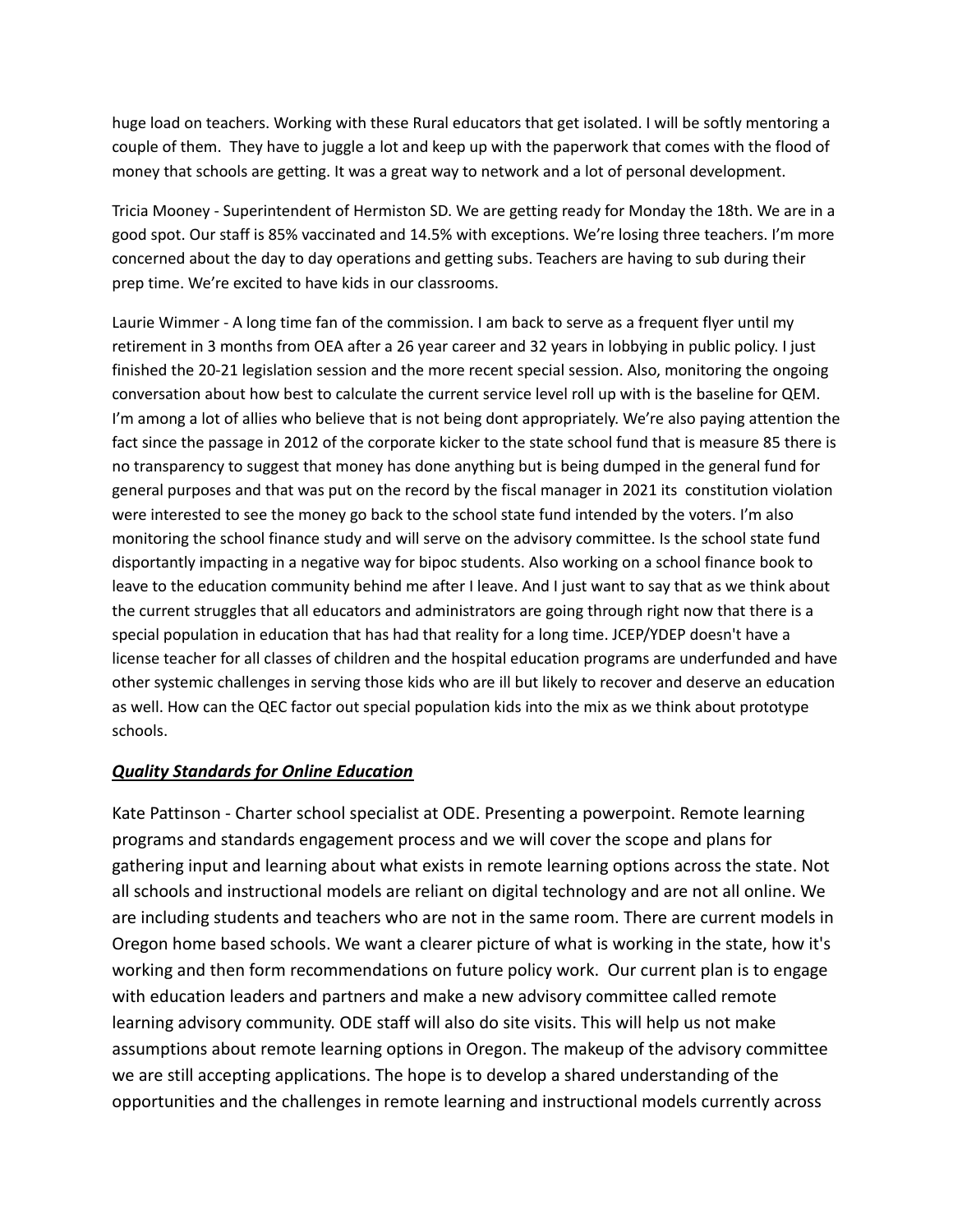the state. Should we identify any policies or changes that need to be in place the plan is to bring them back to the state board in December and January to hopefully have enough time for districts and schools to respond to that as they start to prepare for implementation for the school year. We hope to publish a report in January that will include recommendations in policy and how to extend our engagement after January.

Ken Greenbaum - Director of digital learning and education technology- clarify program standard- policy or actions to continue to clarify and create equitable access to students in remote programs. Access to high quality instruction, sense of belonging and safety, high quality material, access to school devices, serving students who require different accommodations and addressing the needs for all students. A well rounded education. As we have seen, remote learning options and enrollment has been increasing over the past decade. But now with the pandemic we have seen remote options become a critical part of almost every K-12 student's education. As a state we have an opportunity to address the 2017 SOS state audit for alternative education and online education. The department is approaching this engagement to improve policy and practices for online models. During the pandemic response most schools provided some form of online learning. It became more clear that there was a need for an alignment across policy and urgency to make sure there is equity.

Jon Wiens - Director of accountability and reporting. Some recent trends in charter schools and enrollment. What's interesting is the growth in charter schools that are virtual have stopped lately. There were a lot of new virtual charter schools in the years before this. What we have seen since the pandemic started is districts standing non charter virtual schools. These are attempts to recapture kids that have chosen homeschool. Districts are standing up virtual schools so many of the kids are remote learning. There are a number of districts that have started virtual programs that students can attend. But they aren't classified as schools so they don't make it to this count. You can see the enrollment counts for the charter and non charter schools grew significantly. Even before the pandemic started we were continuing to see increases in virtual charter school enrollment but it really rose when the pandemic started. You can also see a huge increase in non charter schools as the pandemic was under way. We don't have enrollment counts for this year. We're just starting to collect Fall enrollment. We are working to collect a little more information on kids who are enrolled in virtual programs. We have instituted a new distant learning flag. Districts are supposed to submit a why if students are learning remotely more than 50% of the time. Flag on remote learners that will help identify some of the students that might be in virtual programs that are not reflective in these counts. We will get a better idea who is remote learning this year.

#### *Review of JPEA Presentation*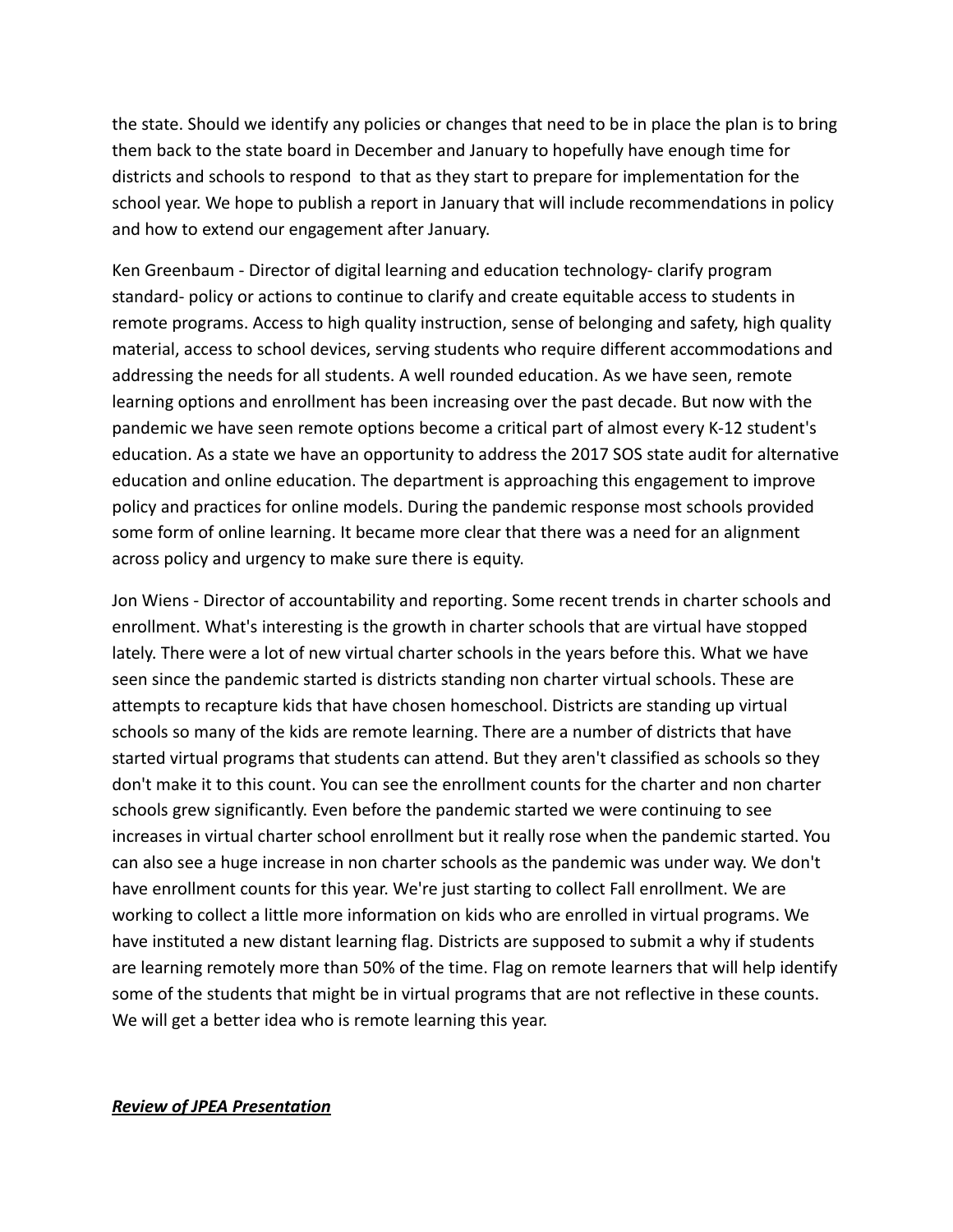John Rexford - It went really well. The presentation and slides were the last version that we sent out a couple weeks ago. We had four committee members there. We had their attention and really tried to emphasize a couple points that we really thought the model needs to be updated and be done in a thorough and thoughtful manner. The focus would be authentic and real equity for children across the state including those who have been underserved over time. I really was struck that I was really focusing on communities of color and students navigating poverty. Co chair Frederick called us to make sure that we dealt with rural poverty and homelessness. That was right in line with what our conversations have been over time. He also mentioned broadband internet coverage. Given what we have been trying to do with distant learning as a state system that is really spot on. I really appreciated their attention and comments. Dana watched it, Laurie too. Any other comments?

Dana Hepper- The committee was really engaged this time and asked John and Evan questions about the model. They were asking questions and it seemed to really click that this is a model that was created over 20 years ago and it could be time for a bigger more comprehensive look at the core assumptions and approach for creating the model. They seemed open to that conversation and interested in it.

John Rexford - I also get a mention into the concerns about the current service level calculation. Co chair Fredrick had another great question and that was what is a realistic timeline for a rebuild. I think in the presentation I talked about having it done by the 2024 report. If we're going to do a really thoughtful process that engages our stakeholders and reflects feedback from the communities that were trying to support that could be a heavy life. It will be important to work with ODE on putting appropriate POP to get additional staff to be dedicated to that process.

Laurie Wimmer - I wanted to point out that in the meeting LFO analyst Doug Wilson presented. He made comments that reflect on a disturbing trend in the 2021 session that has been a driving force at the legislative fiscal office level. Which is related to the student success act and how it integrates with the school state fund to provide support for the K-12 part of our system in the case of SSA and early learning as well. The comments he made were more reflective that an attitude of all the money and therefore there is a goal of backing out of general fund and using the CAT funds to fill that gap and when the SSA act was created when they voted on it they all talked about the SSA as a supplement to the core operational dollars in the state school fund to close the funding gaps expressed by the quality education model optimal funding level. That extra increment of SSA funds was supposed to bring us closer to full funding. Instead they are backing out the general fund to a certain extent and the trend might continue into the future.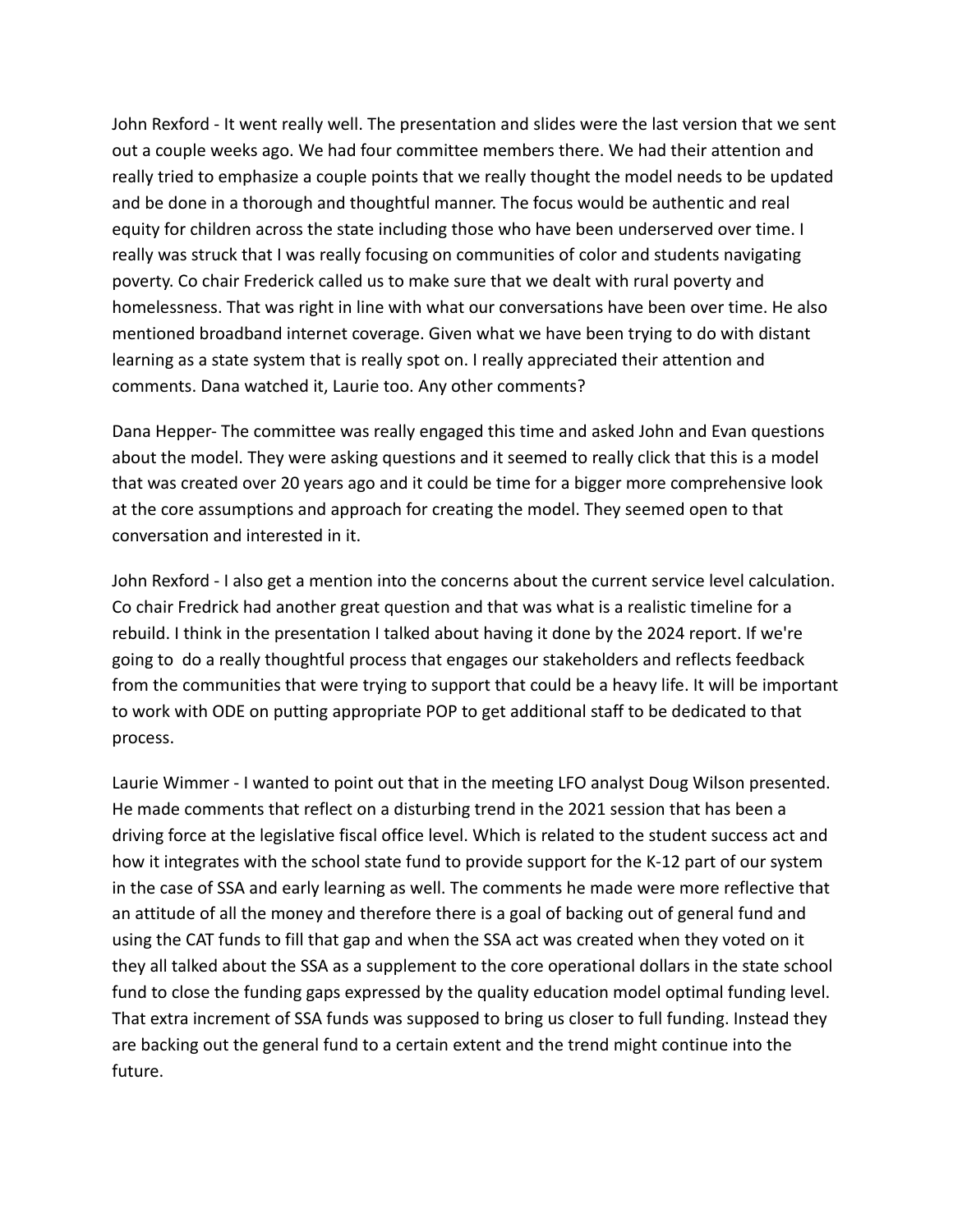Evan Fuller - that presentation has sparked a lot of questions to explain the difference in accounting a bunch of times. I would suggest not making the decision that Brian made in the 2020 report in the future but to calculate the cost of state school fund dollars required and if you want to include the estimate of the SSA dollars would be to include under the line and not above the line. It brought up a lot of questions.

Tricia Mooney - I want to agree with that's been said about the SSA and student investment account and one of the things that I'm seeing in the school district that we are going to have to use our student investment account to backfill what we can't cover out of the general fund and there are additional reporting requirements so in addition to the fact that its the back door way to find the state school fund there are additional reporting requirements on behalf of school districts. The whole thing is couched as a further investment really doesn't end up being an additional investment.

# *Review Potential Member List*

Dana Hepper - John and I had the chance to meet and begin a brainstorm about continuing the work to fully get our membership up to where it van be in the QEC statute. I started thinking about what kind of skills and expertise we want represented on the QEC and then what and who we might talk to to identify that kind of expertise. I think today we have two main questions which are: Is there expertise you would like to see, what kind of thinking and expertise do we need and how do we go about identifying people that would help us have that expertise around the table. We have eight current members and we have three openings currently. Then of course we need a pipeline as our respective time lines end. It would be great to have people coming down the pipe to fill spots. We thought it could be useful to have another Superintendent or sitting school leader around the table could be useful like a school board member with more CBO representation. Always thinking about geographical diversity. We want to do this big rethink of who would sit on the commission to be successful with the legislature to help with getting the funding and POP to do the rethink and to also move the rethink through the political process.

Samual Henry - We've had a lot of wonderful members on the QEC over the years. One role member that I miss is the one where we had representation from community colleges because as we go back to the conversations about what we want students to be able to know and do. I think that's a perspective that Greg brought to us for the years he was on and I think it's worth it to really have someone that brings that perspective.

Tricia Mooney - School board member I'm wondering if maybe we engage with OSBA and whoever is their president. I'm thinking similar to Reed now, thinking about taking over for John